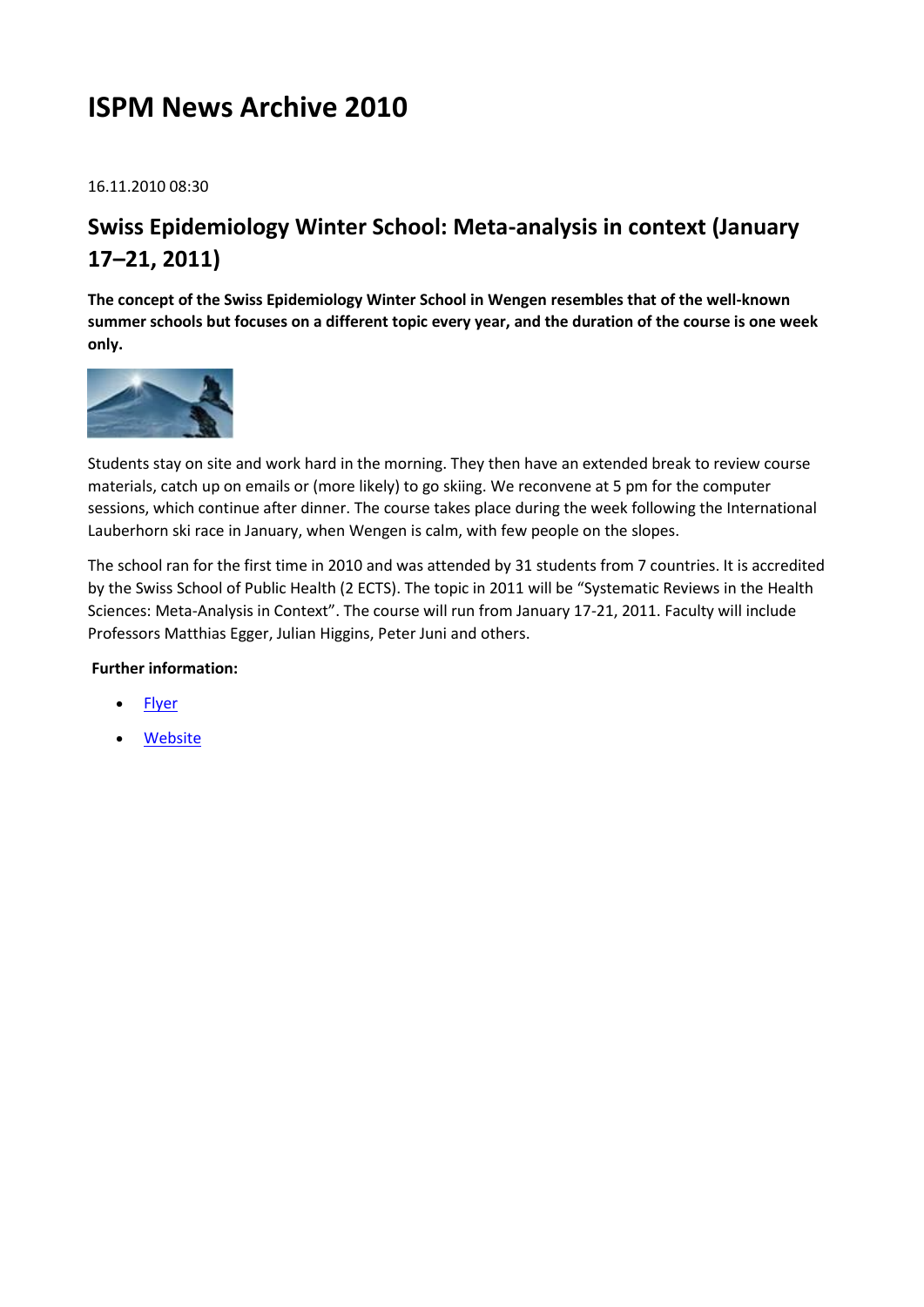#### 01.11.2010 00:00

### **Peter Jüni new professor of clinical epidemiology**

**For the newly created position of a Full Professor of Clinical Epidemiology at the Faculty of Medicine of the University of Bern, the Board of Directors of the University has appointed Prof. Peter Jüni. He will assume this post on November 1, 2010.**



Peter Jüni (43) grew up in Bern and studied medicine at the University of Bern. After graduation in 1995, he worked as a specialist registrar in internal medicine and rheumatology in various Bernese hospitals. A number of research stays took him to the Department of Social Medicine at the University of Bristol (England). From 2002 onwards, he was a Senior Research Fellow, initially at the Department of Rheumatology, Clinical Immunology and Allergology at the Inselspital, later at the Institute of Social and Preventive Medicine of the University of Bern where he received Venia docendi (Habilitation) in 2005 and was promoted to Associate Professor of Clinical Epidemiology in 2009. The focus of Peter's research is on the epidemiology and treatment of osteoarthritis and coronary heart disease, and on research methodology.

#### **Für die an der Medizinischen Fakultät neu geschaffene ausserordentliche Professur in klinischer Epidemiologie hat die Universitätsleitung Prof. Peter Jüni gewählt. Er tritt seine Stelle am 1. November 2010 an.**

Peter Jüni (43) ist in Bern aufgewachsen und hat an der Universität Bern Medizin studiert. Nach dem Staatsexamen im Jahre 1995 arbeitete er bis 2001 als Assistenzarzt in Innerer Medizin und Rheumatologie in verschiedenen Berner Spitälern. Mehrere Forschungsaufenthalte führten ihn wiederholt ans Department of Social Medicine der Universität Bristol (England). Ab 2002 war er als wissenschaftlicher Oberarzt zuerst in der Klinik für Rheumatologie, klinische Immunologie und Allergologie des Inselspitals, später am Institut für Sozial- und Präventivmedizin der Universität Bern tätig, wo er 2005 habilitierte und 2009 zum assoziierten Professor für klinische Epidemiologie befördert wurde. Im Zentrum seiner Forschungstätigkeit stehen die Epidemiologie und Therapie der Arthrose und der koronaren Herzkrankheit und Fragen zur Forschungsmethodik.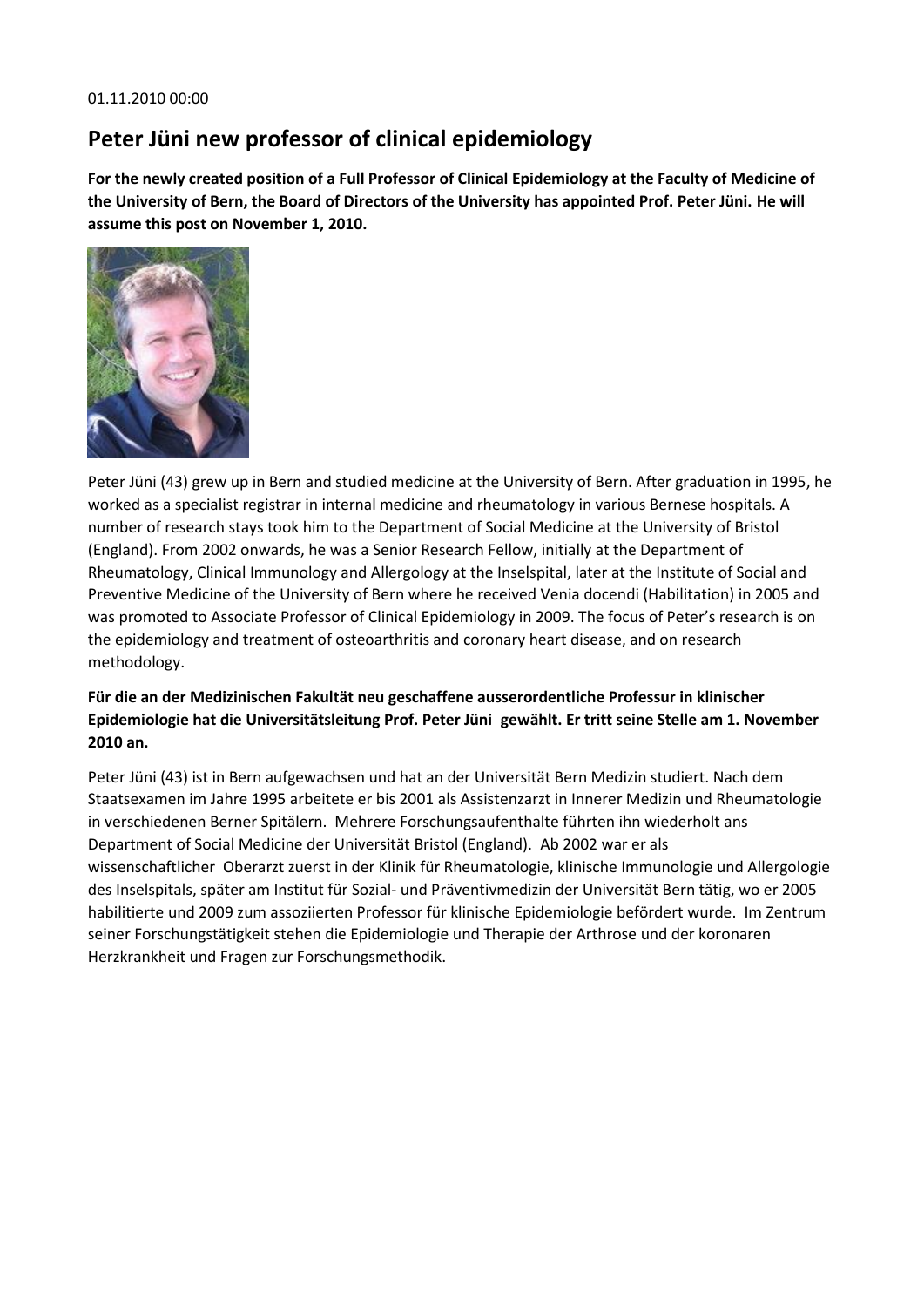#### **ISPM paper nominated for outstanding article award**

**The paper entitled "Age and gender differences in health-related quality of life of children and adolescents in Europe" (Michel G, Bisegger C, Fuhr D & Abel T, Qual Life Res 2009;18(9):1147–57) published in the Quality of Life Research journal has been nominated for the ISOQOL Outstanding Article of the Year Award.**



The Outstanding Article of the Year Award recognizes the single best article dedicated to healthrelated quality of life research published in Quality of Life Research journal during the previous calendar year. This award recognizes the author(s) for significant intellectual contributions that promise to advance the state of the art in HRQOL research methods or theory.

[Link to paper](http://www.springerlink.com/content/140883h025204ml4)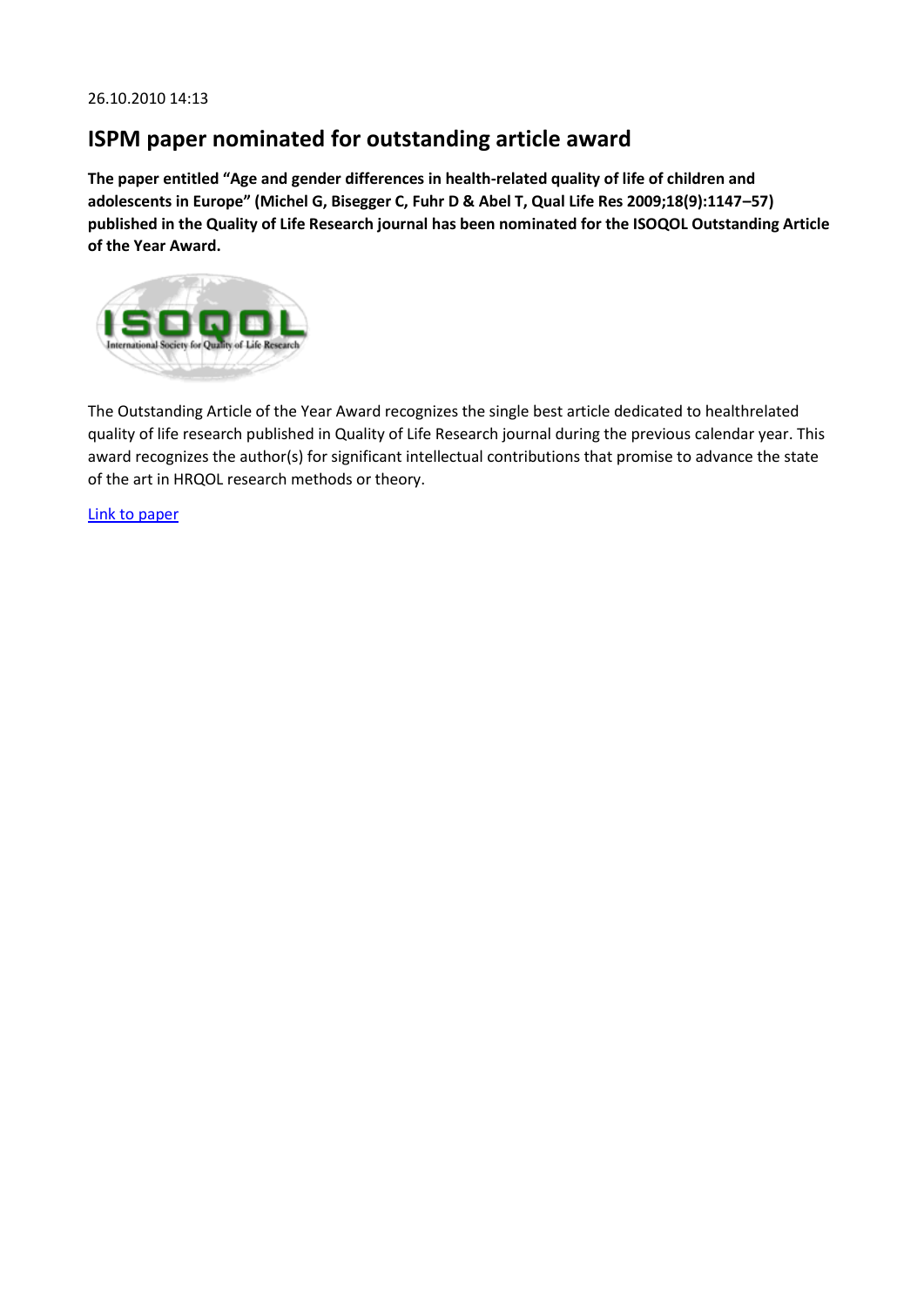### **ERS/Marie Curie Joint Postdoctoral Research Fellowship for Ben Spycher**

**This 12-month post-doctoral fellowship will allow Ben to visit the University of Bristol where he wants to gain experience in genetic epidemiology and continue his research on phenotypes of asthma in children using data from the large ALSPAC (Avon longitudinal study of parents and children) cohort study.**



The ERS (European Respiratory Society) is co-funding a Postdoctoral Research Fellowship programme (RESPIRE) jointly with the European Commission Seventh Framework Programme (FP7) - Marie Curie Actions, with the aims of:

- Promoting advanced science, research and training techniques in research, in the field of respiratory medicine and science in Europe;
- Supporting the exchange in Europe of outstanding scientists/investigators as well as clinicians with promising careers, actively involved in respiratory medicine;
- Contributing to the diffusion and implementation of new techniques in Europe and internationally.
- Highlighting and stimulating postdoctoral career opportunities in the respiratory research area in Europe.

ERS/Marie Curie Postdoctoral Research Fellowships are established to advance respiratory medicine and science by helping PhD holders and postgraduate scientists/clinicians holding 4 years full-time research experience to visit another research laboratory or clinical unit in Europe with a view to applying an advanced research technique not available in the Home unit. ERS/Marie Curie Postdoctoral Research Fellowships are intended to foster advanced and innovative research and do as well support applications which are presented as a training component of a research project (e.g. apply advanced research, research in order to innovate a clinical technique).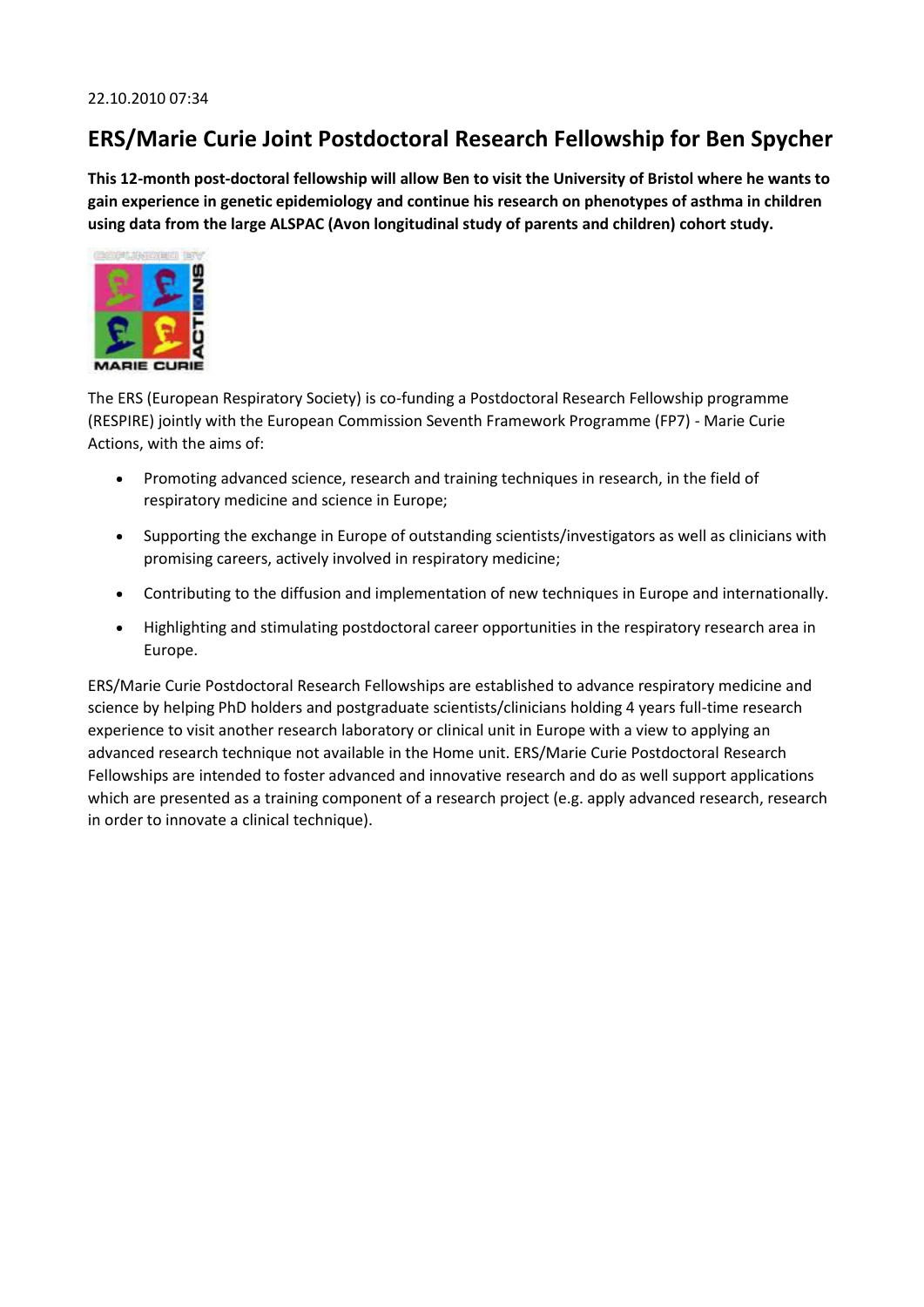## **International Geneva Award 2010 for Olivia Keiser**

**The Award is a prestigious academic distinction specifically created to promote links between Swiss academics and International Geneva.**



The International Geneva Award has been established by the Swiss Network for International Studies (SNIS) to encourage outstanding research scientists to produce publications that are particularly relevant for International Organisations. It is given to the three best papers published on a subject related to International Studies and especially useful from the perspective of the Academic Council of International Geneva. The SNIS considers that International Studies should deal not only with the analysis of international relations, but also with political, economic, social, environmental, legal, and health issues that extend beyond national boundaries. Submitted papers are from a wide range of academic disciplines, such as political science, economics, sociology, epidemiology, social and cultural anthropology, law, history, geography, environmental sciences, and related areas. The SNIS provides 15000 CHF annually for the award.

The Swiss Network for International Studies (SNIS) promotes academic research on phenomena that transcend traditional nation-state boundaries. The SNIS strongly encourages pluri-disciplinary research and fosters collaboration between Swiss organisations of higher education, International Organizations and NGOs. Bringing together academics, practitioners and policy makers, the SNIS aims to bridge the gap between theory and practice in international studies and contributes to sharpening the Swiss profile in this highly relevant field.

#### **Link:**

[Swiss Network for International Studies \(SNIS\)](http://www.snis.ch/)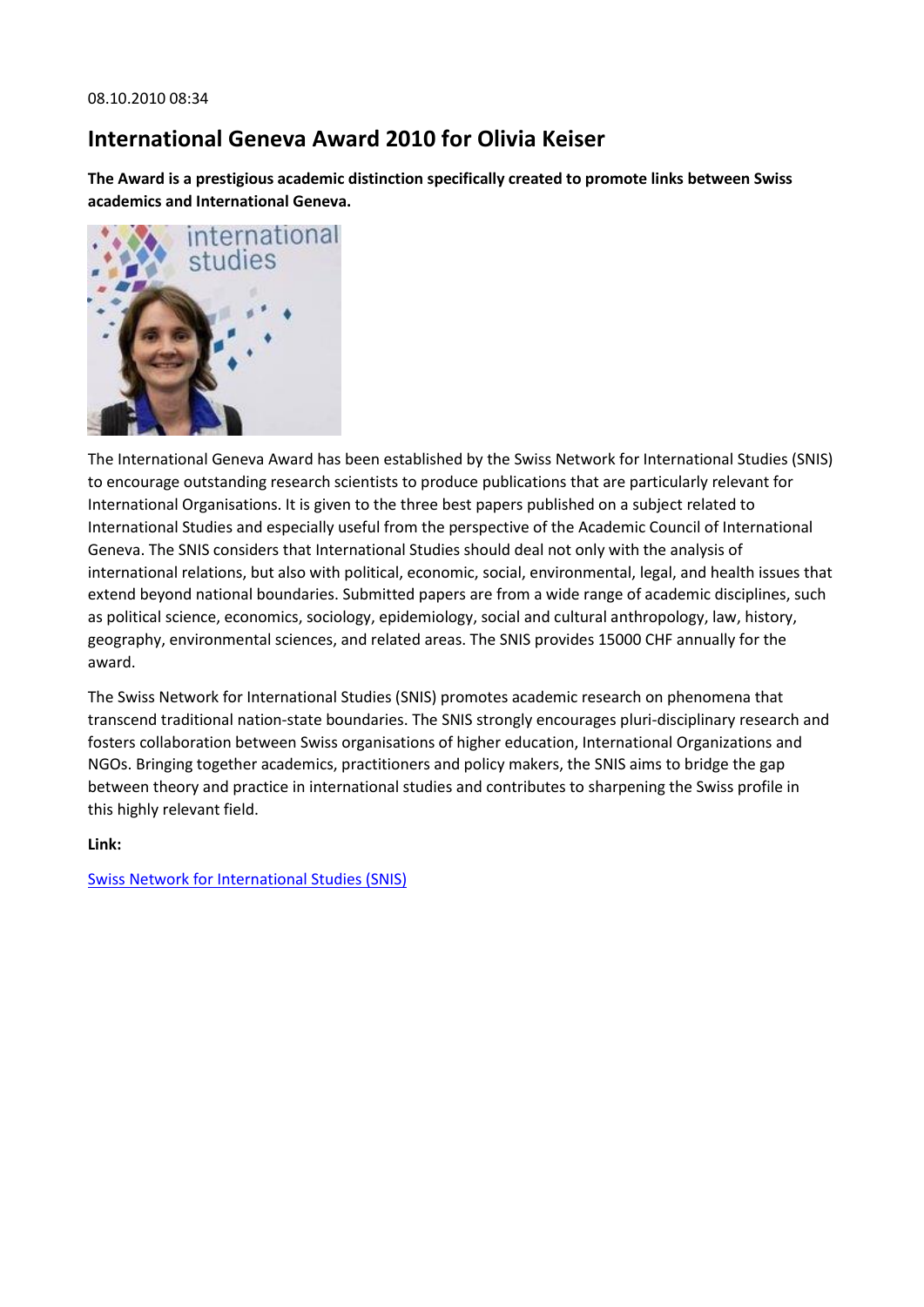#### **International workshop on dynamics of Chlamydia trachomatis infection**

**The EpideMMIC (Epidemiology and Mathematical Modeling for Infectious disease Control) project is holding a 3-day international workshop on the dynamics of sexually transmitted chlamydia infections, funded by the Swiss National Science Foundation.**



Invited attendees are colleagues from Indiana University School of Medicine: Prof. Byron Batteiger, Prof. J. Dennis Fortenberry, Dr. Bobbie Van Der Pol, Prof. Wanzhu Tu and Mr. Jingwei Wei; Uppsala University, Dr. Björn Herrmann; Dutch National Public Health Institute, Dr. Boris Schmid.

Prof. Dennis Fortenberry will give a seminar about adolescent sexual health and sexuality on Monday 1st November, 4-5pm, ISPM Seminar Room, 1st Floor, Finkenhubelweg 11. Prof. Fortenberry is an international expert on adolescent sexual behavior and sexually transmitted infections.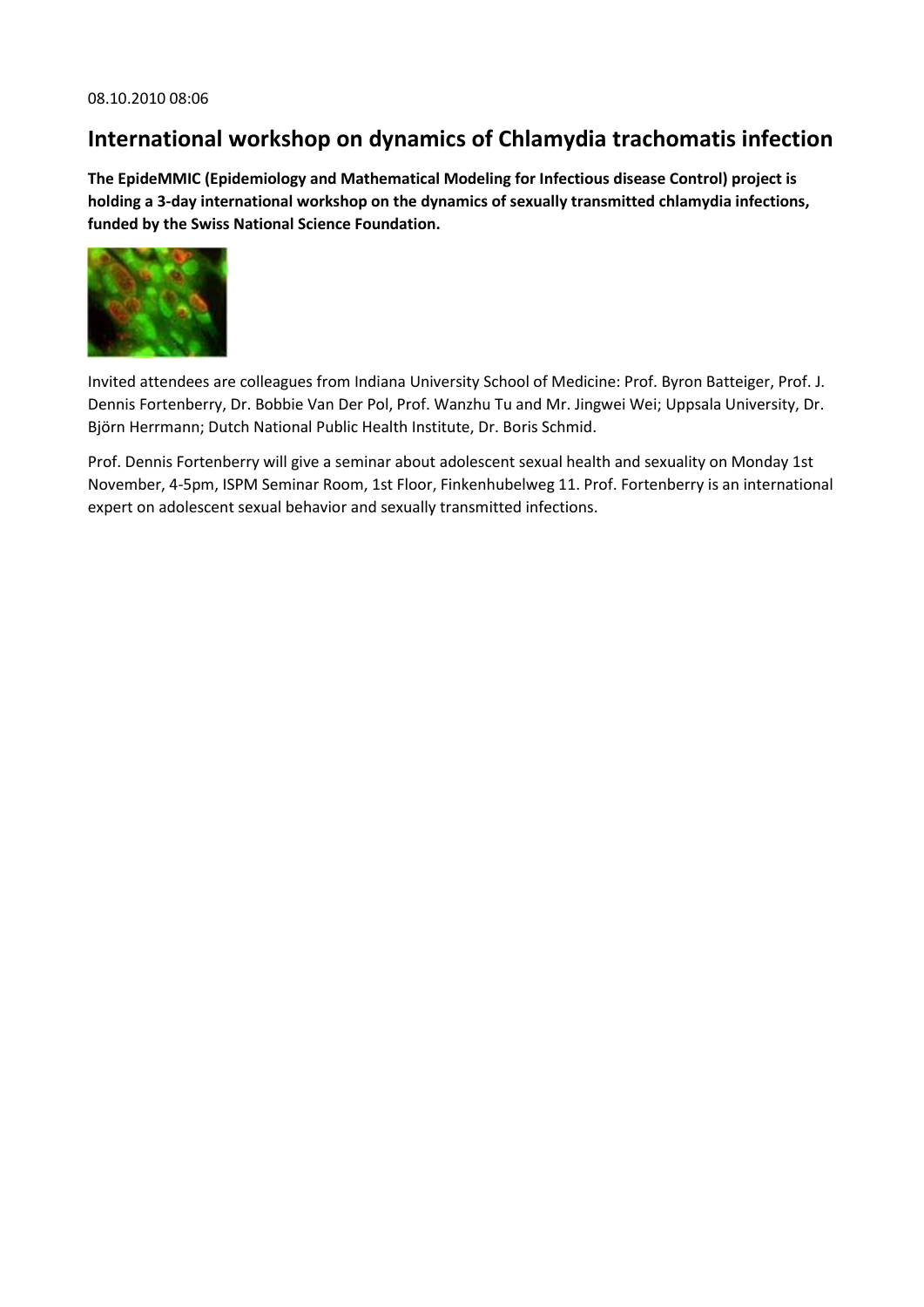## **Survival of HIV patients starting ART in sub-Saharan Africa**

**Research by ISPM researchers and international colleagues published in The Lancet means that the survival of HIV patients starting ART in sub-Saharan Africa may now be predicted.**



In high-income countries, prognostic models have been developed to help predict survival in HIV patients starting ART. Although death rates are higher in developing countries with fewer resources, especially in the first year of therapy, no prognostic models are available for patients in sub-Saharan Africa. Prognosis for patients starting antiretroviral therapy would be useful for clinical decision making, to counsel patients, and for the planning of health services and treatment guidelines.

In this study, the team of researchers led by Matthias Egger from ISPM developed two new prognostic models for estimating the risk of death in the first year of ART in sub-Saharan Africa. They identified risk factors for death in patients starting ART in four large ART scale-up programmes in Côte D'Ivoire, South Africa, and Malawi that participate in the International epidemiological Databases to Evaluate AIDS (IeDEA). Survival models were used to construct a prognostic model based on six clinical predictors-CD4 cell count, clinical stage, bodyweight, age, and sex (CD4 model). Because CD4 cell count and viral load are not routinely measured in many African clinics they also developed a second model which replaced CD4 cell count with total lymphocyte count and haemoglobin concentration in the blood-anaemia.

Both models provided similarly accurate predictions of early death in patients starting ART compared with observed deaths. The likelihood of death at 1 year ranged from 0.9% for patients in the lowest risk category for all prognostic indicators, to 52.5% for patients at the highest risk with the CD4 model, and from 0.9% to 59.6% with the total lymphocyte and haemoglobin model.

In an accompanying Comment, Olivier Koole and Robert Colebunders from the Institute of Tropical Medicine, in Antwerp, Belgium discuss the state of ART in resource poor settings and conclude: "The challenges to treat all patients with HIV are enormous. As long-term funding for HIV is running flat and access to antiretrovirals still is a huge challenge, HIV research aimed at how to do more with less should be a top priority research issue for the coming years."

**Links:**

- Paper in The Lancet
- [Comment in The Lancet](http://www.thelancet.com/journals/lancet/article/PIIS0140-6736%2810%2961020-3/fulltext)
- [International epidemiological Databases to Evaluate AIDS \(IeDEA\)](http://www.iedea-sa.org/)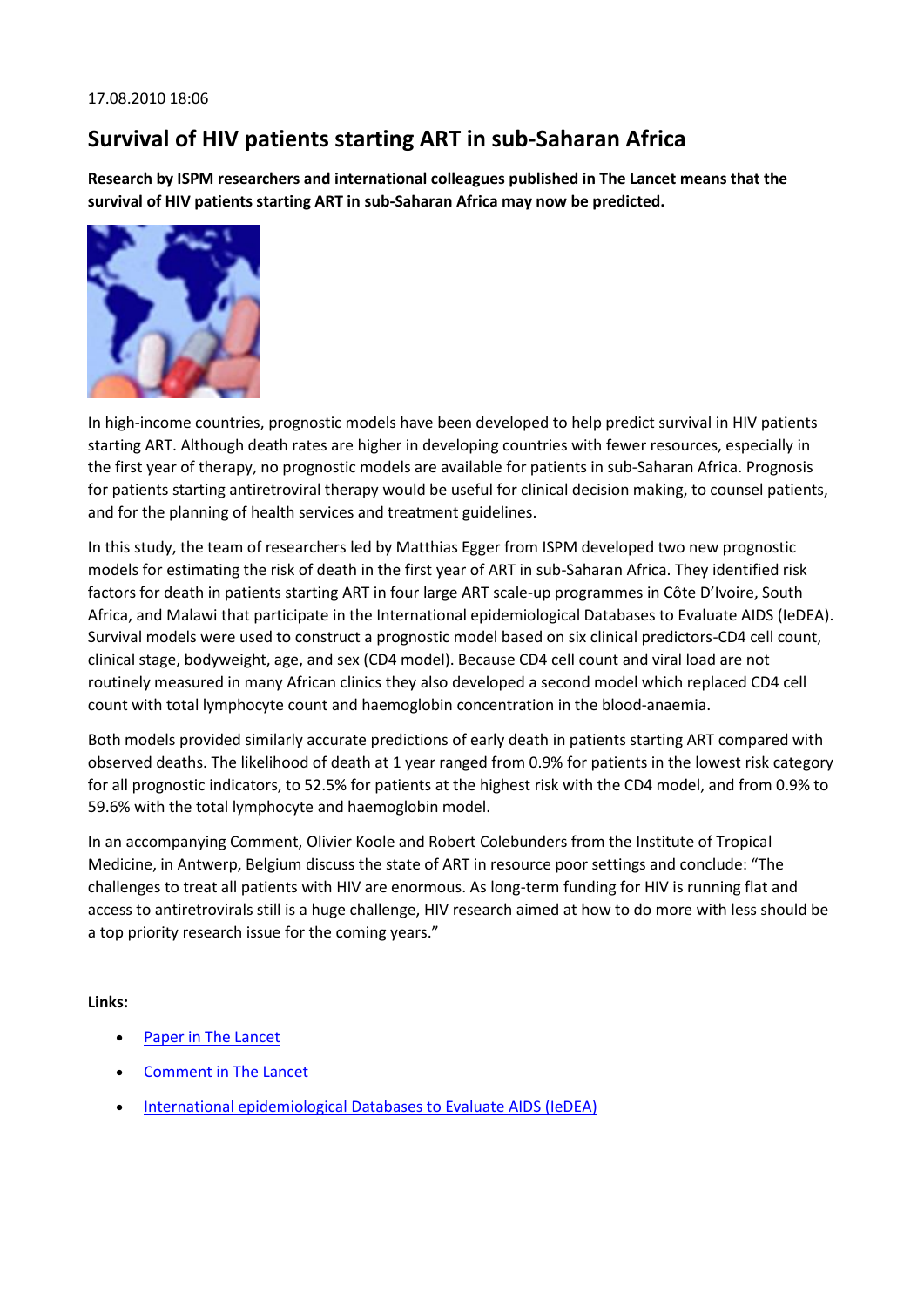06.08.2010 09:00

#### **ISPM seminars 2010/2011**

**The 2010/2011 seminar programme, which has been released this week, includes 11 talks by speakers from Switzerland, Germany and the UK.**



The first seminar will be given by Maria Blettner from IMBEI, University of Mainz. She will talk about "A cohort study in Germany of childhood cancer incidence after postnatal diagnostic x-ray exposure". Other speakers include Johannes Siegrist ("Social reward and health – a sociological contribution to epidemiology"), Bruna Gallobardes ("Health inequalities: What more research do we need?") and Sabine Rohrmann who will present results from the EPIC study on alcohol and cancer. In December George Davey Smith will give a thought provoking talk about the future of medicine: "The Chimeras of Personalised Medicine and the Explanation of Individual Difference". Please check out the **[programme](http://www.ispm.ch/fileadmin/doc_download/Seminare_2010_2011.pdf)** (PDF, 17KB) and come along.

For more information clic[k here.](http://www.ispm.ch/index.php?id=seminars-ispm)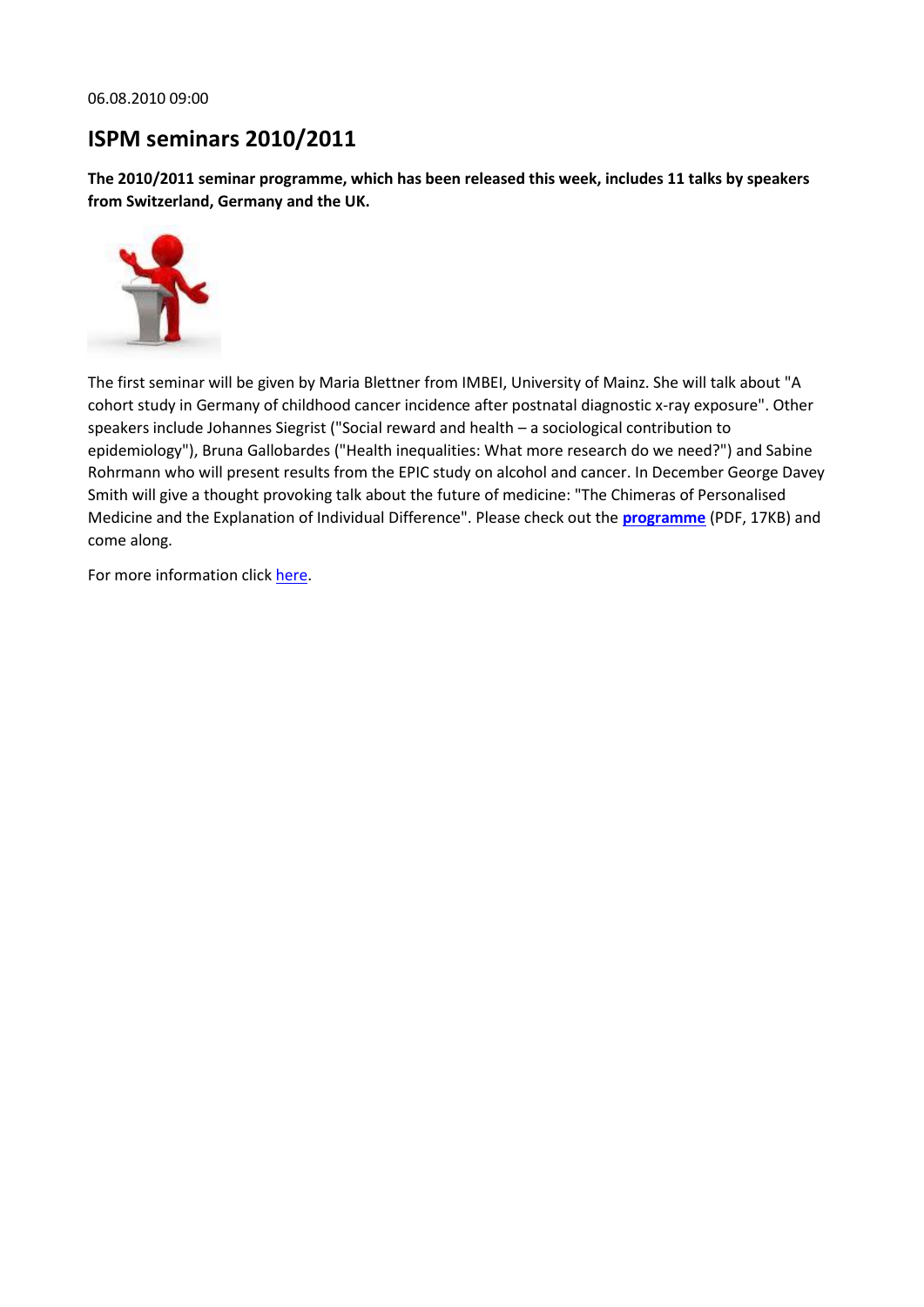## **Child sexual abuse common worldwide**

**ISPM researchers have found that about one in eight girls and one in fifteen boys had experienced child sexual abuse (defined as non-consensual sexual intercourse).**



The study is part of the larger Optimus Study. The investigators reviewed data from 52 surveys in 24 different countries. The figures for other types of abuse are even higher. The findings also suggest that a high proportion of children and adults suffer from mental disorders related to child sexual abuse.

For a more detailed description of the project please see the PDF in [German,](http://www.ispm.ch/fileadmin/doc_download/News/News_1007_OptimusStudy_Newsletter_Juni_2010.pdf) [French,](http://www.ispm.ch/fileadmin/doc_download/News/News_1007_OptimusStudy_Newsletter_Juin_2010.pdf) [English.](http://www.ispm.ch/fileadmin/doc_download/News/News_1007_OptimusStudy_Newsletter_June_2010.pdf)

Link to [Optimus Study](http://www.optimusstudy.org/)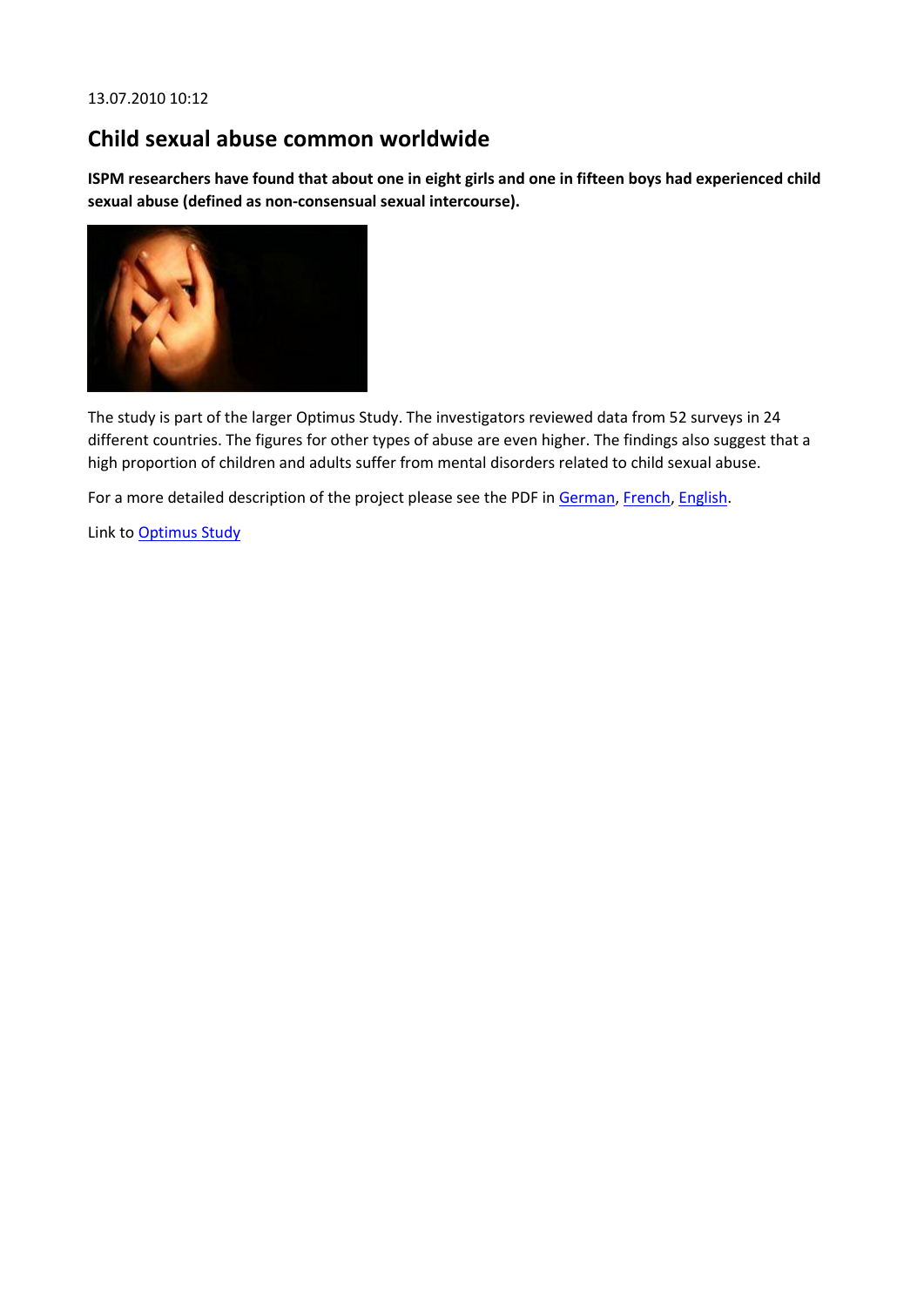## **Swiss National Cohort Workshop**

**You are cordially invited to a workshop of the Swiss National Cohort on July 1st 2010.**



The Swiss National Cohort investigators organize a workshop on population based cohort studies on July 1, 2010. The workshop will take place in the afternoon in Bern in the UniS building near the train station. Prof. Tim Lash (Boston University and University of Aarhus) will give a key note lecture on «Using populationwide health registries to improve the quality of nonrandomized epidemiologic research». In eight brief presentations new results from the Swiss National Cohort will then be presented, covering mortality and religion, marital status and mortality, the physical environment and cardiovascular mortality, homicide/suicides (family dramas) in Swiss households, cancer mortality trends and parental education and risk of childhood cancer.

For the workshop flyer and free registration go to http://www.swissnationalcohort.ch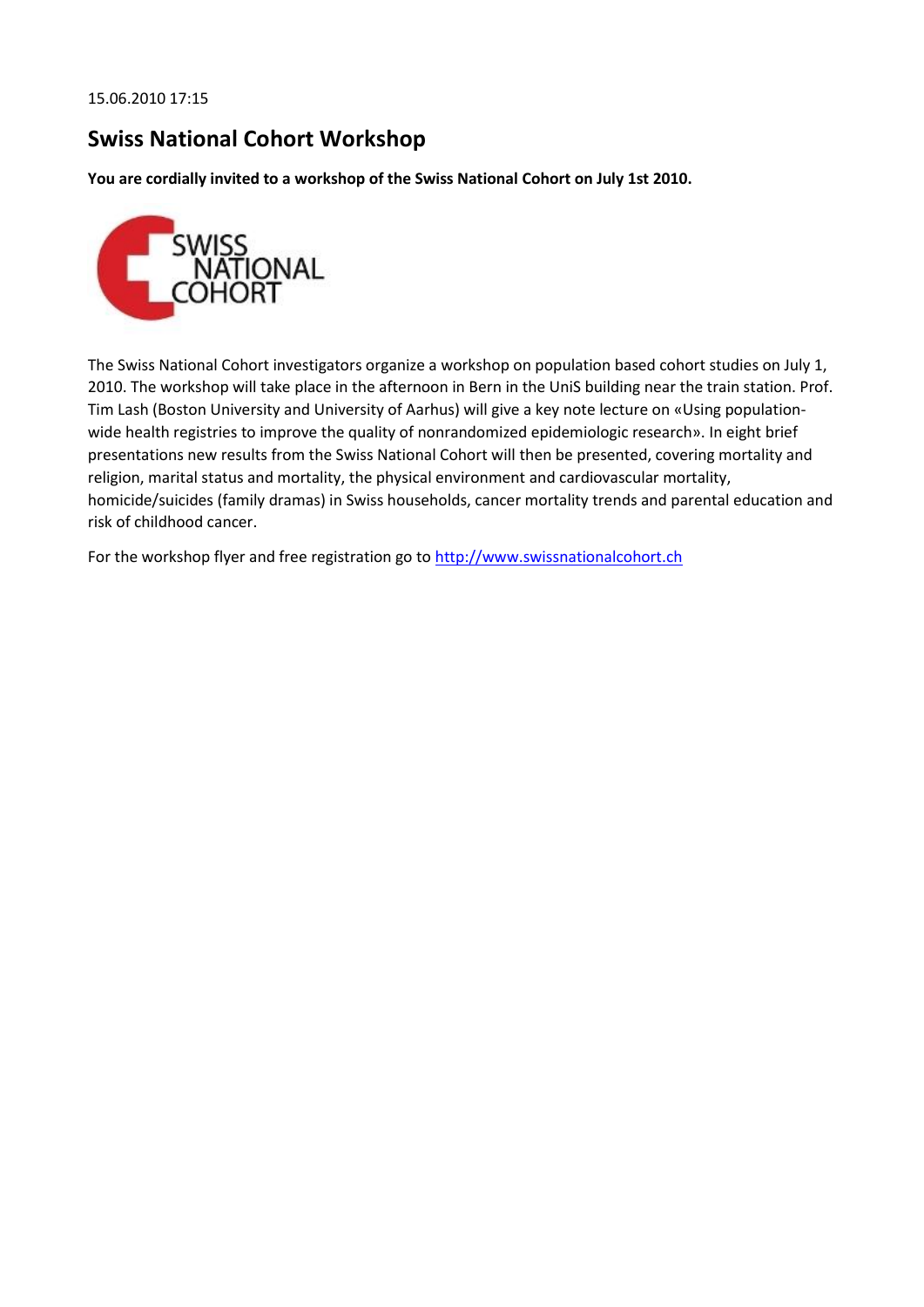### **Three new PhDs awarded**

**Congratulations to three colleagues, who recently received their PhD in Epidemiology and Biostatistics, based on research on sources of bias in meta-analysis of clinical trials, epidemiological aspects of childhood cancer and on phenotypic variability of wheezing disorders in infants and children.**



**Eveline Nüesch:** Bias and variation in meta-analyses of randomised clinical trials [Link to abstract, publications and photo](http://www.ispm.ch/fileadmin/doc_download/News/News_1005_abstract_EN.pdf) (pdf) [Link to thesis](http://www.zb.unibe.ch/download/eldiss/10nueesch_e.pdf) Contact: Dr. Eveline Nüesch, PhD Research Fellow/Statistician Division of Clinical Epidemiology and Biostatistics Institute of Social and Preventive Medicine University of Bern Finkenhubelweg 11, CH-3012 Bern, Switzerland phone: +41 31 631 33 28 fax: +41 31 301 90 10 mail: [enueesch\[at\]ispm.unibe.ch](javascript:linkTo_UnCryptMailto() web: [www.ispm.ch](http://www.ispm.ch/) **Martin Adam:** Epidemiology of Childhood Cancer in Switzerland: Access to care and socioeconomic differentials in incidence and survival [Link to abstract, publications and photo](http://www.ispm.ch/fileadmin/doc_download/News/News_1005_abstract_MA.pdf) (pdf) Contact: Dr. Martin Adam, PhD Epidemiologist Swiss Tropical and Public Health Institute Dept. Chronic Disease Epidemiology Socinstrasse 57, P.O. Box, CH-4002 Basel, Switzerland phone: +41 61 284 83 96 fax: +41 61 284 81 05

mail: [martin.adam\[at\]unibas.ch](javascript:linkTo_UnCryptMailto()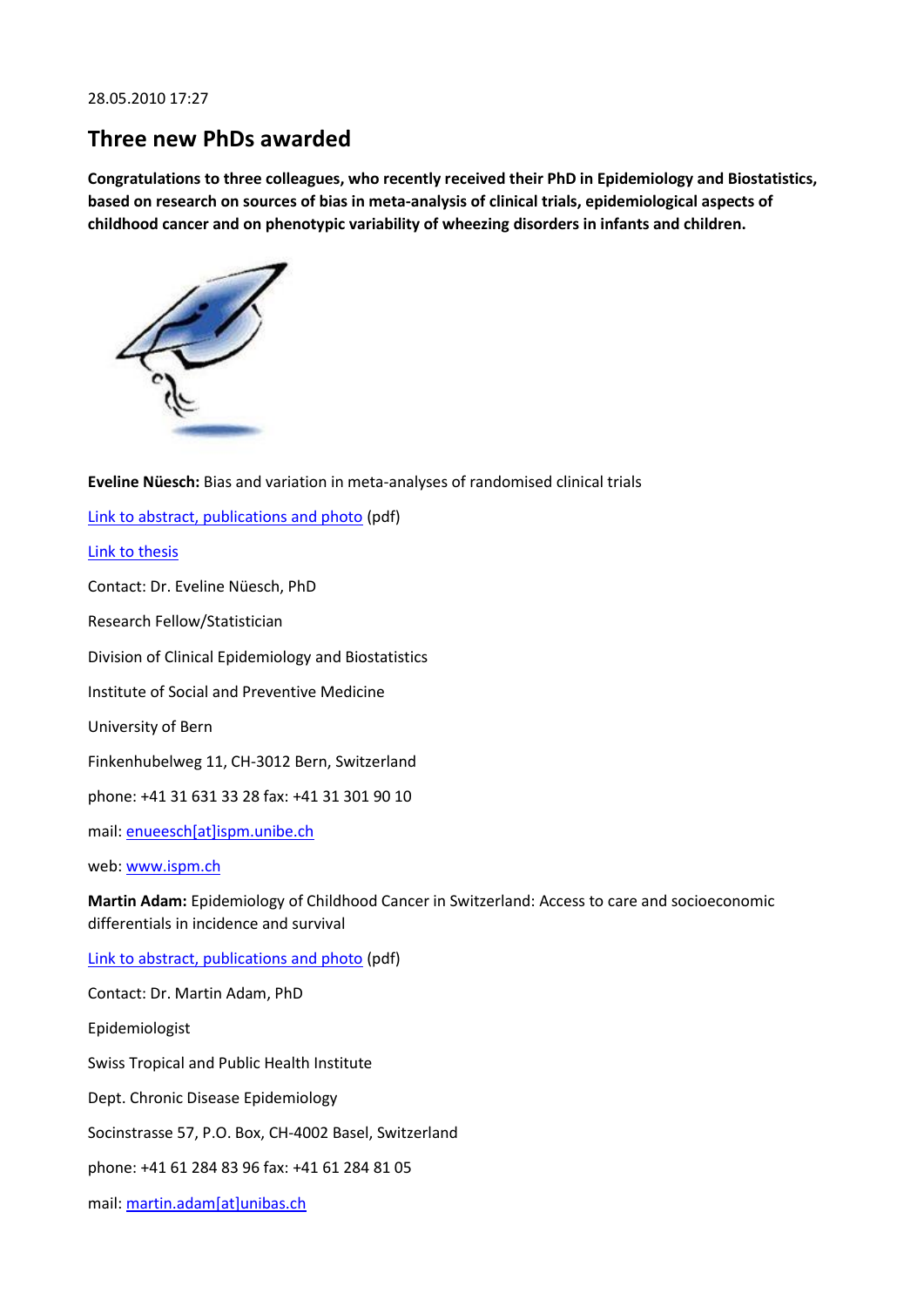web: [www.swisstph.ch](http://www.swisstph.ch/)

# **Ben Spycher: Analysis of phenotypic variation in childhood wheezing disorders**

[Link to abstract, publications and photo](http://www.ispm.ch/fileadmin/doc_download/News/News_1005_abstract_BS.pdf) (pdf)

#### [Link to thesis](http://www.zb.unibe.ch/download/eldiss/10spycher_bd.pdf)

Contact: Dr. Ben Spycher, PhD

Research Fellow/Statistician

Division of International & Environmental Health

Institute of Social and Preventive Medicine

University of Bern

Finkenhubelweg 11, CH-3012 Bern, Switzerland

phone: +41 31 631 35 07 fax: +41 31 631 35 20

mail: [bspycher\[at\]ispm.unibe.ch](javascript:linkTo_UnCryptMailto()

web: [www.ispm.ch](http://www.ispm.ch/)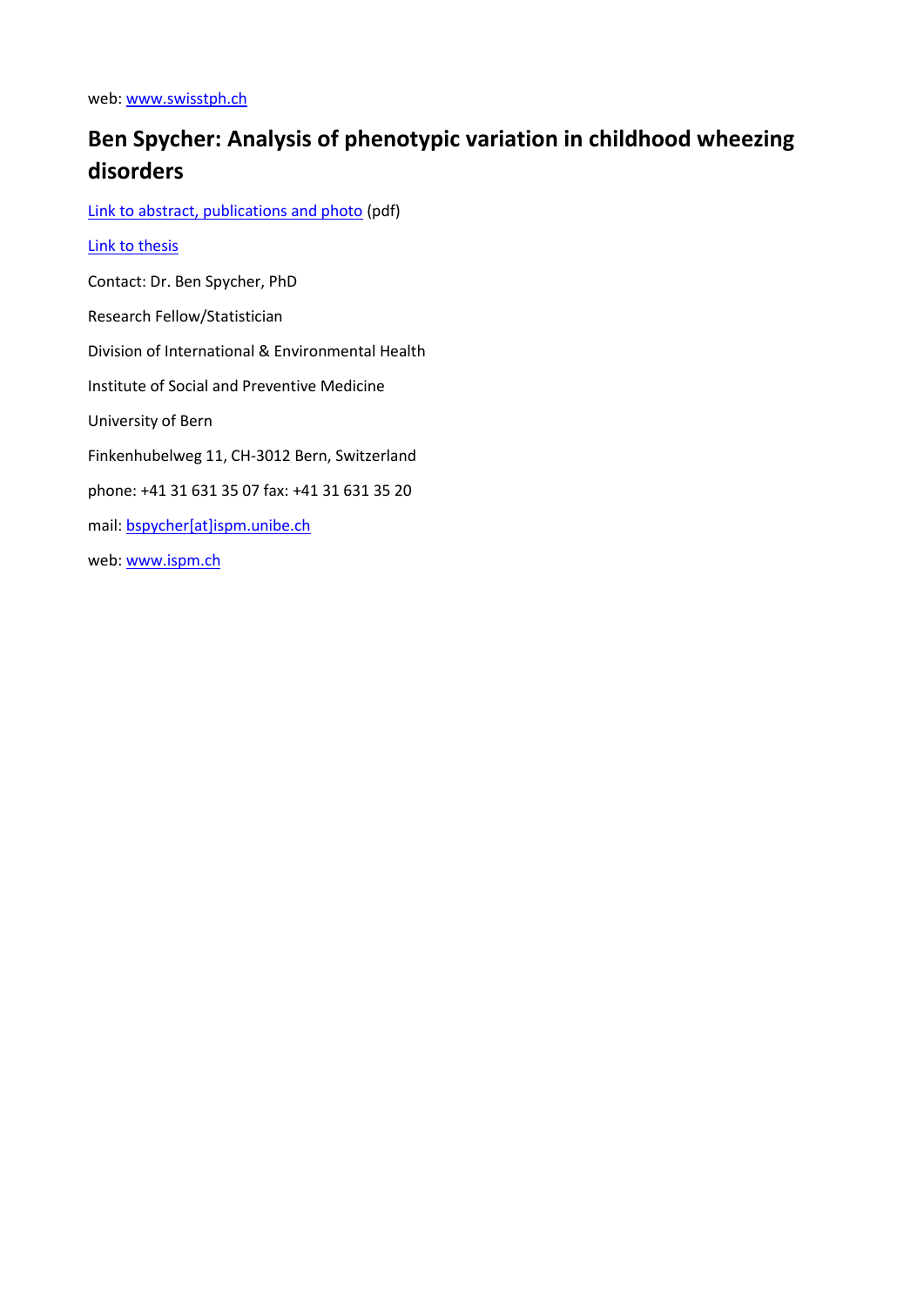## **Swiss Meeting for Infectious Disease Dynamics 2010**

**The first "Swiss Meeting for Infectious Disease Dynamics" (SMIDDY 2010) will take place on Friday, 28th of May 2010, in Bern.**



The one-day meeting focuses on the field of mathematical, computational and statistical modeling of infectious disease dynamics. As the first meeting of its kind, it aims to bring together the different research groups that work in this field within Switzerland.

The meeting is fully booked and registration is closed. More information can be found o[n www.smiddy.ch.](http://www.smiddy.ch/)

**Photo credit:** [upload.wikimedia.org](http://upload.wikimedia.org/wikipedia/commons/1/1a/HIV-budding-Color.jpg)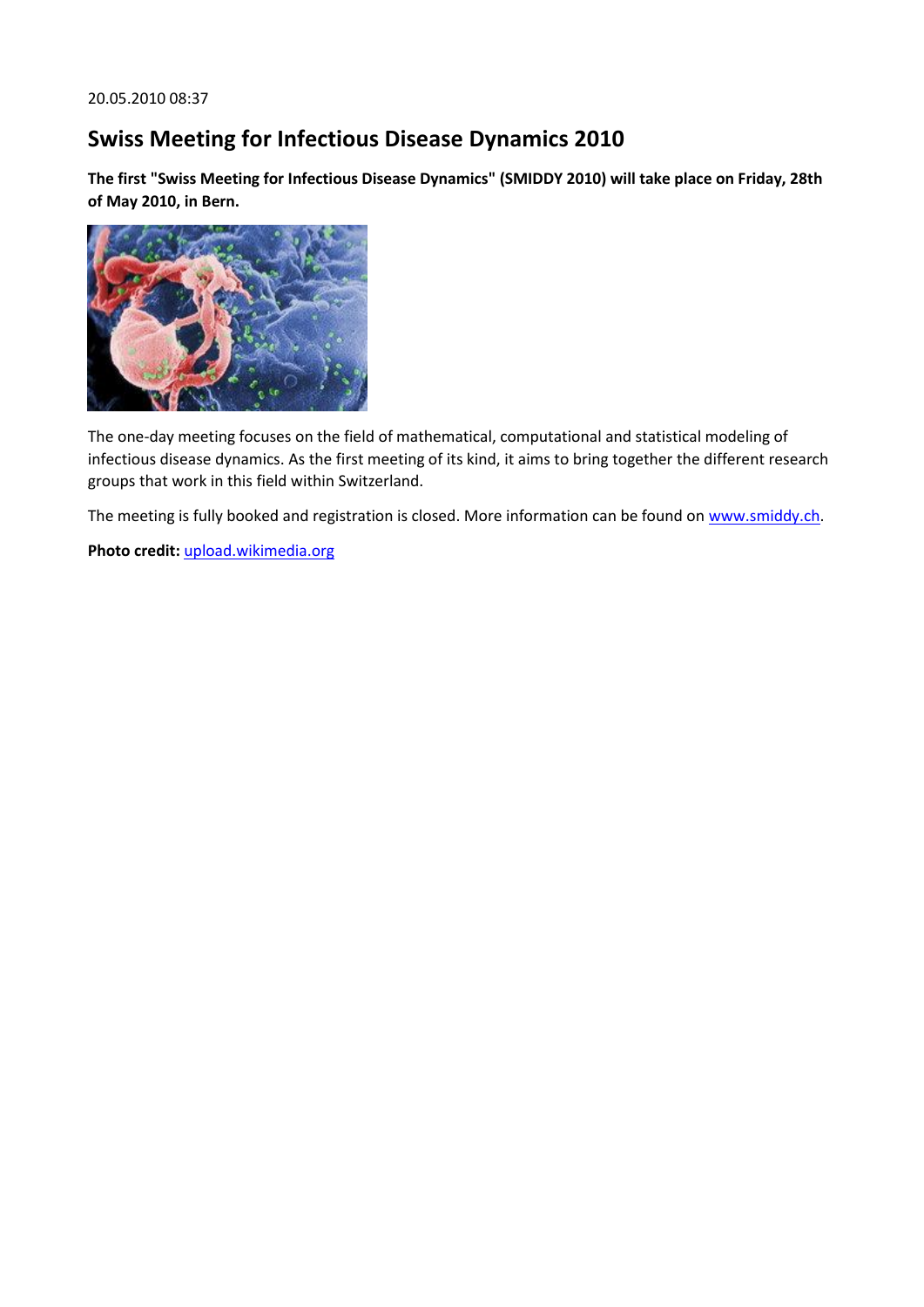# **Psychological distress in adult childhood cancer survivors: the Swiss Childhood Cancer Survivor Study**

**This is the first paper of the Swiss Childhood Cancer Survivors Study addressing psychological distress in 987 adult childhood cancer survivors in Switzerland. Overall results were reassuring, with the majority of survivors reporting low levels of distress.**



Gisela Michel, Cornelia E. Rebholz, Nicolas X. von der Weid, Eva Bergstraesser & Claudia E. Kuehni (2010) for the Swiss Paediatric Oncology Group.

Journal of Clinical Oncology. doi:10.1200/JCO.2009.23.4534.

This is the first paper of the Swiss Childhood Cancer Survivors Study addressing psychological distress in 987 adult childhood cancer survivors in Switzerland who had been diagnosed with cancer under age 16 years and survived for at least 5 years. Overall results were reassuring, with the majority of survivors reporting low levels of distress. However, one fourth of survivors, instead of the expected 10% in the norm population, reported distress to a degree that makes closer observation and potentially counselling worthwhile. Comparisons with psychotherapy patients indicated that survivors' distress is clinically significant. We conclude that it is desirable to monitor psychological distress in childhood cancer survivors during follow-up care even years after they have been cured. A close collaboration with key workers in the psychosocial area may provide an optimal environment to immediately deal with imminent psychosocial problems. Link: Psychological distress in adult childhood cancer survivors: the Swiss Childhood Cancer Survivor Study.

**Link:**

[Publication PubMed](http://www.ncbi.nlm.nih.gov/pubmed/20194864?dopt=Citation)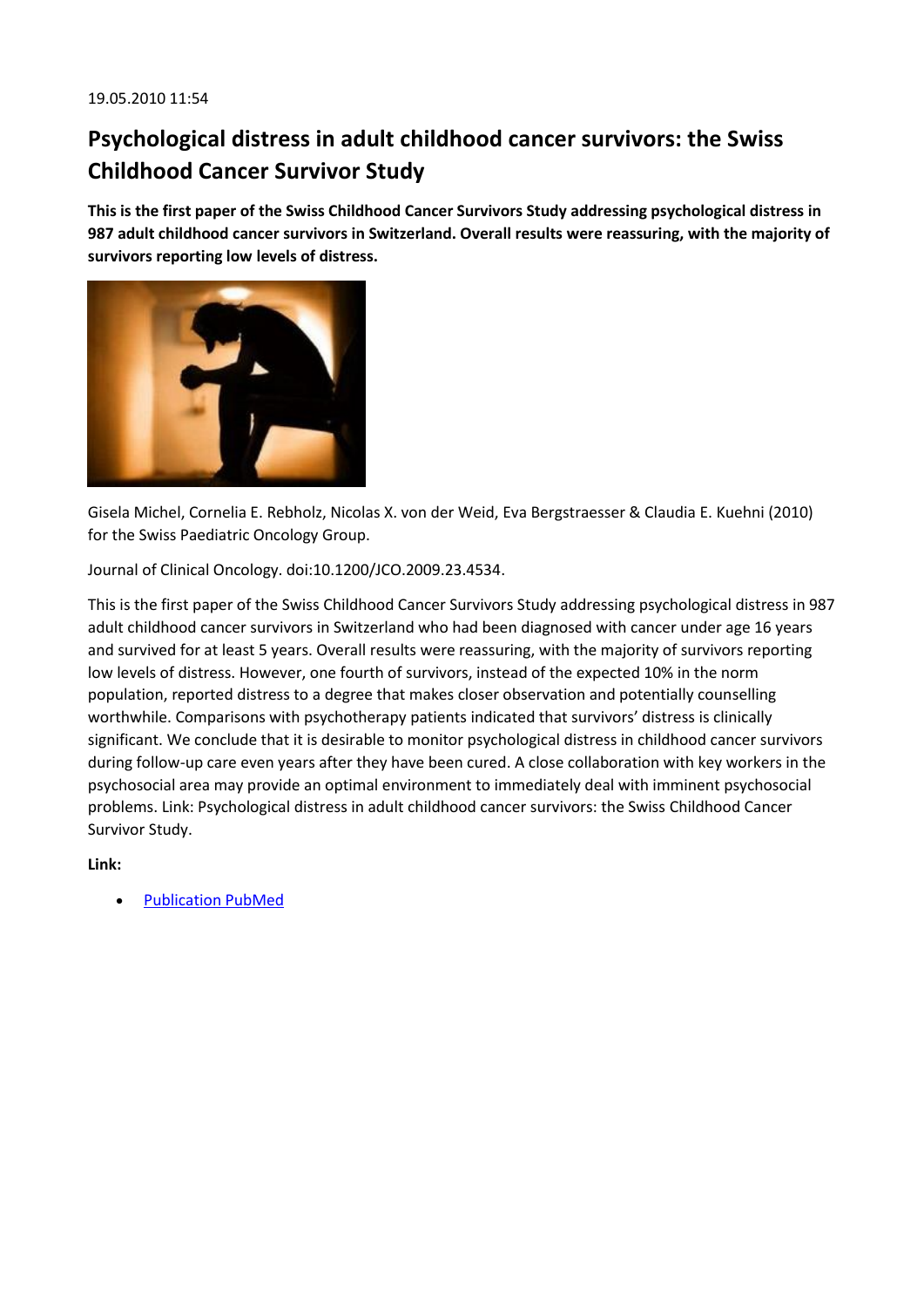# **Die Abteilung Gesundheitsforschung und die CTU sind vorübergehend umgezogen**

**Seit dem 21. April 2010 befinden sich die Abteilung Gesundheitsforschung und die CTU in neuen Räumlichkeiten.**



Bitte beachten Sie die neuen Adressen:

Abteilung Gesundheitsforschung: Gesellschaftsstrasse 2, 3012 Bern

CTU: Schanzeneckstrasse 1, 3012 Bern

Die Telefonnummern der jeweiligen MitarbeiterInnen haben sich nicht geändert.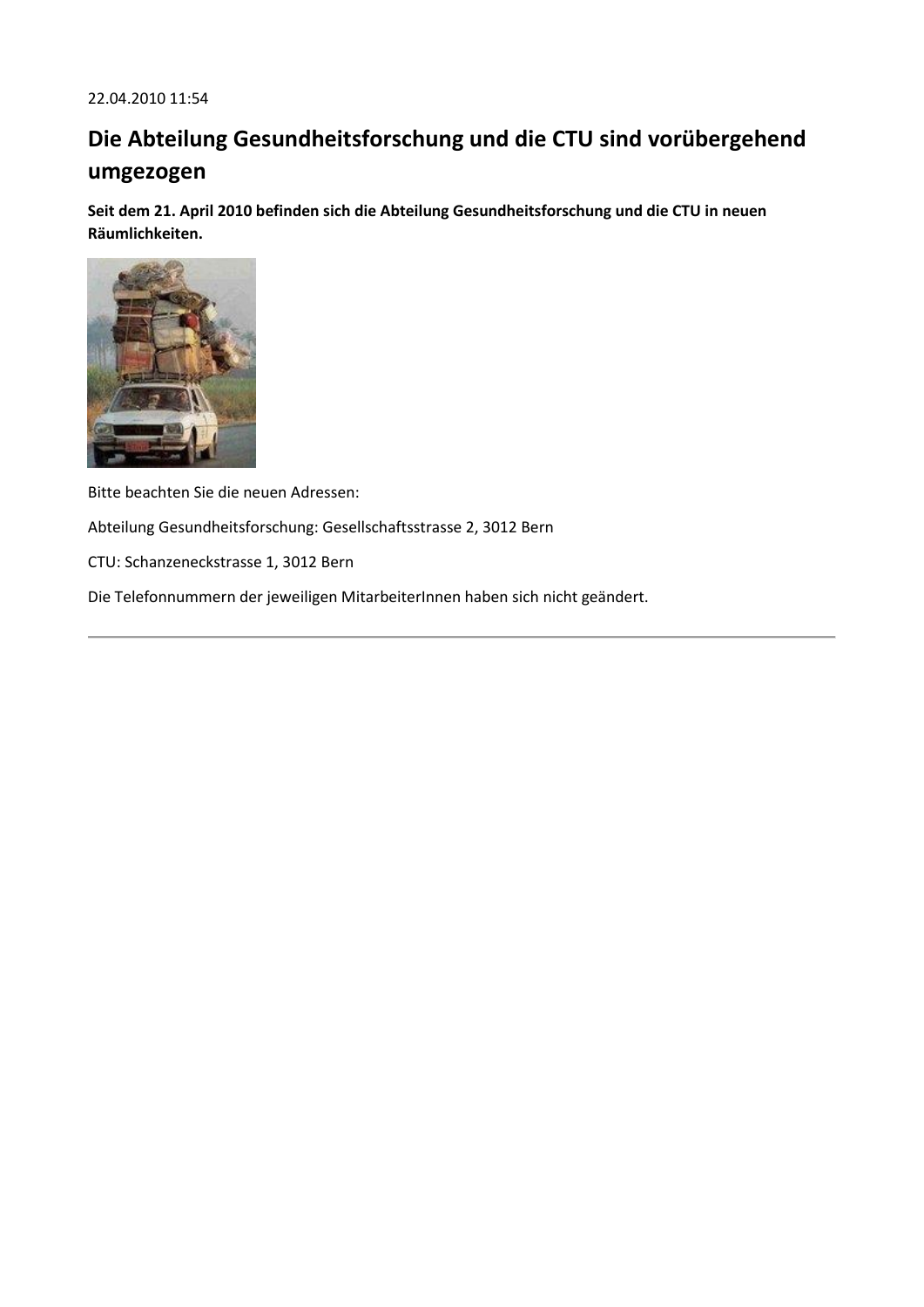# **New professor in Epidemiology and Public Health**

**Nicola Low has been promoted to Associate Professor by the Faculty of Medicine.**



Nicola Low is head of the [sexual and reproductive health research group](http://www.ispm.ch/index.php?id=810) in the Division of Clinical Epidemiology and Biostatistics.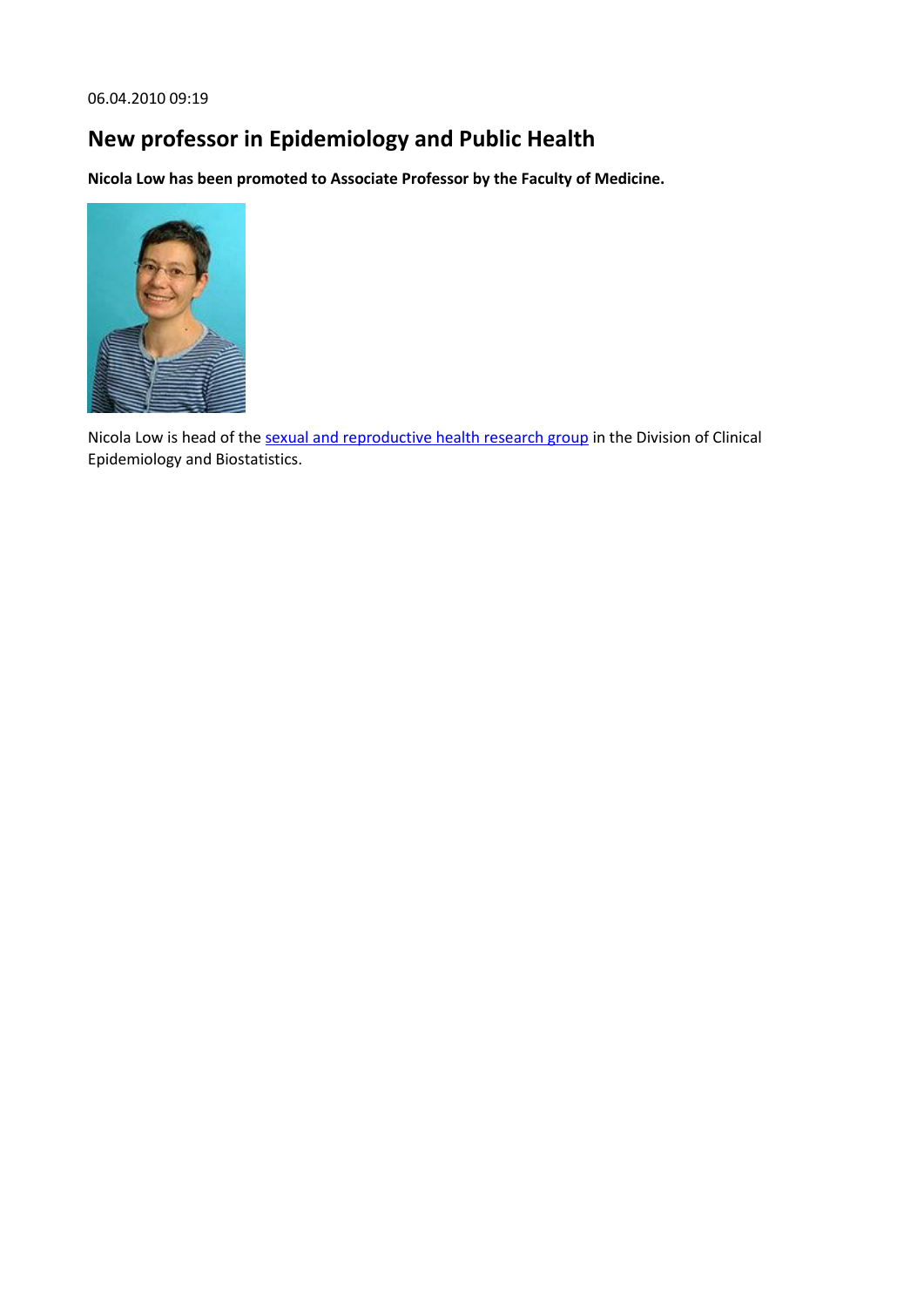## **Three inaugural lectures on April fool's day**

**We have the pleasure to announce the inaugural lectures of Claudia Kuehni, Martin Röösli and Marcel Zwahlen on April 1, 4 pm at the Institute of Anatomy, "Alter Hörsaal", Baltzerstrasse 2, 3012 Bern.**



The presentations (20 minutes, followed by 10 minutes of discussion) will be in German. The titles are:

Tino Flautino – wenn Kinder pfeifen (Claudia Kuehni)

Überall online und verbunden: Ist das eigentlich schädlich? (Martin Röösli)

Gefährdet der Umgang mit Risiken und Wahrscheinlichkeiten unsere Gesundheit? (Marcel Zwahlen)

After the presentations you are cordially invited to celebrate with drinks and snacks.

[Flyer](http://www.ispm.ch/fileadmin/doc_download/News/News_1003_Einladung_Antrittsvorlesungen_010410.pdf) (pdf, 52KB)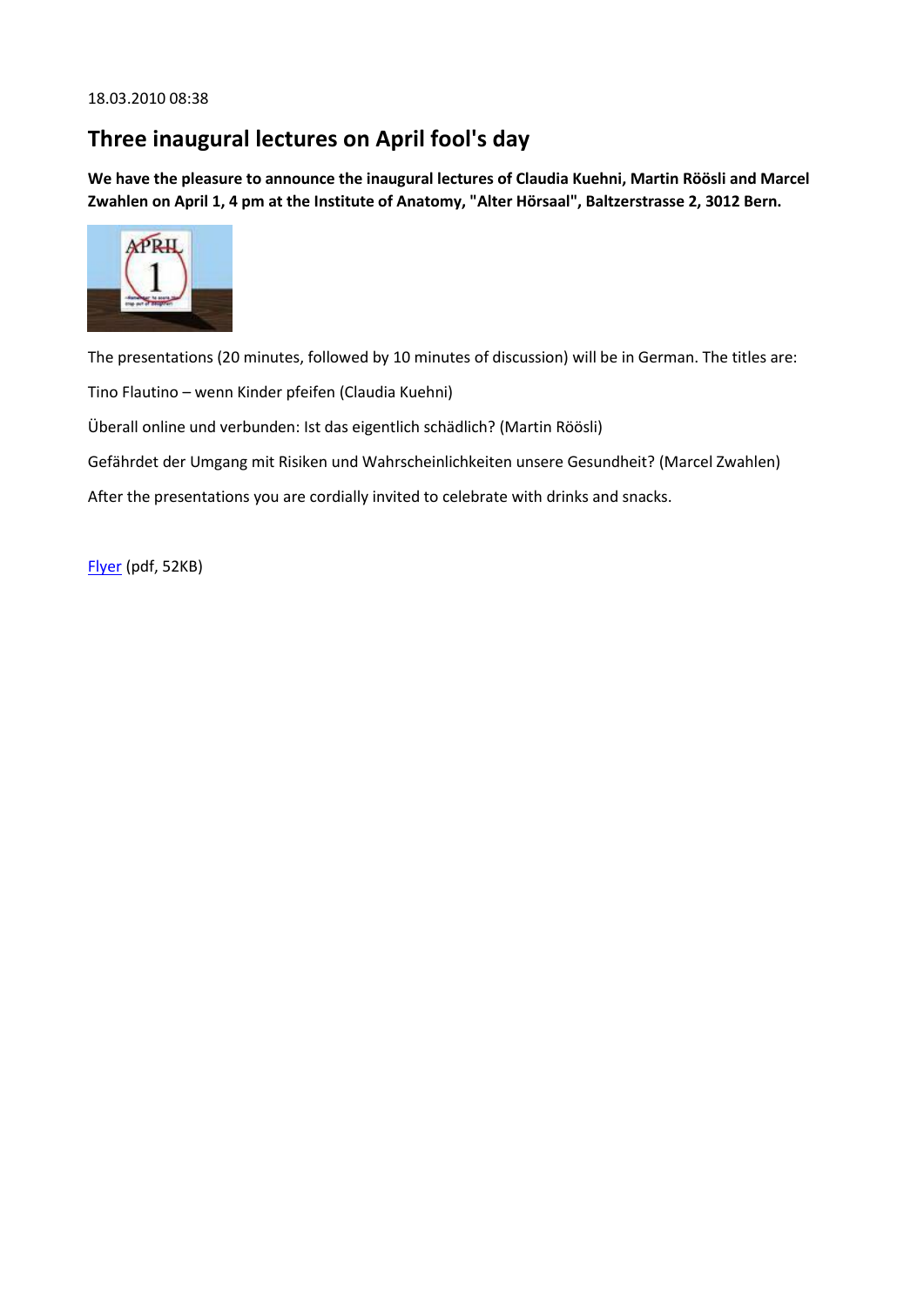#### **Four new PhDs awarded**

**Congratulations to four colleagues, who recently received their PhD in Epidemiology and Biostatistics, based on research on the scale up of antiretroviral therapy in low-income settings, lung development and wheezing disorders in infants and children, social and environmental determinants of mortality in Switzerland and novel statistical approaches for evidence synthesis.**



**Olivia Keiser:** The clinical and public health epidemiology of combination antiretroviral therapy in lowincome settings: collaborative analyses of cohort studies

[Link to abstract, publications and photo](http://www.ispm.ch/fileadmin/doc_download/News/News_1002_Keiser_Olivia.pdf) (pdf, 27KB)

**Philipp Latzin:** Lung development in health and disease: early-life risk factors and their impact on lung function, inflammation and respiratory symptoms

[Link to abstract, publications and photo](http://www.ispm.ch/fileadmin/doc_download/News/News_1002_Latzin_Philipp.pdf) (pdf, 29KB)

**Adrian Spörri-Fahrni:** Social, cultural, environmental and spatial characteristics of mortality in Switzerland: The Swiss National Cohort

[Link to abstract, publications and photo](http://www.ispm.ch/fileadmin/doc_download/News/News_1002_Spoerri_Adrian.pdf) (pdf, 32KB)

**Simon Wandel:** Multi-parameter evidence synthesis

[Link to abstract, publications and photo](http://www.ispm.ch/fileadmin/doc_download/News/News_1002_Wandel_Simon.pdf) (pdf, 21KB)

**Photo credit:** [www.flickr.com](http://www.flickr.com/photos/45633859@N06/4227300102/)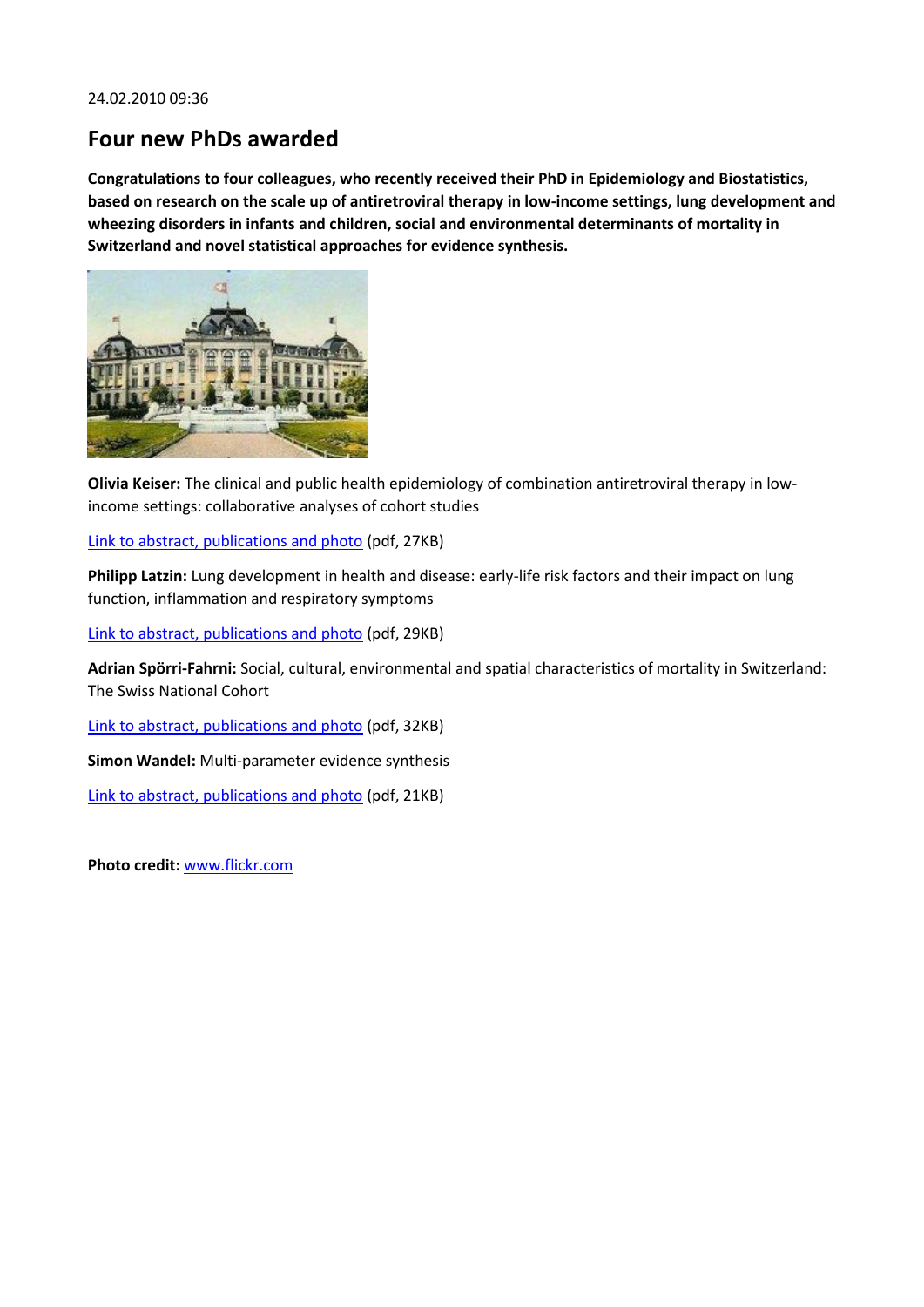### **Major trial evaluating aerosolised measles vaccination**

**The trial, sponsored by the Gates Foundation, WHO and Serum Institute of India began on 20.12.2009.**



So far, about 500 infants out of a target of 2000 have been enrolled in villages around Pune, Maharashtra State, India. They receive measles vaccine, which is either aerosolised and given through a face mask, or injected subcutaneously. The randomised trial will show whether the aerosolised vaccine can stimulate protective levels of antibodies that are as high as those achieved with subcutaneous vaccine (>90%) and has an acceptable safety profile. If successful, the new vaccine delivery route could avoid the risks of unsafe injections and be licensed for use in mass immunisation campaigns.

Nicola Low and Pippa Scott at ISPM are involved in the study design, safety evaluation and statistical aspects of the trial.

**Link:**

[WHO Measles Aerosol Project](http://www.who.int/immunization_delivery/new_vaccines/technologies_aerosol/en/index.html)